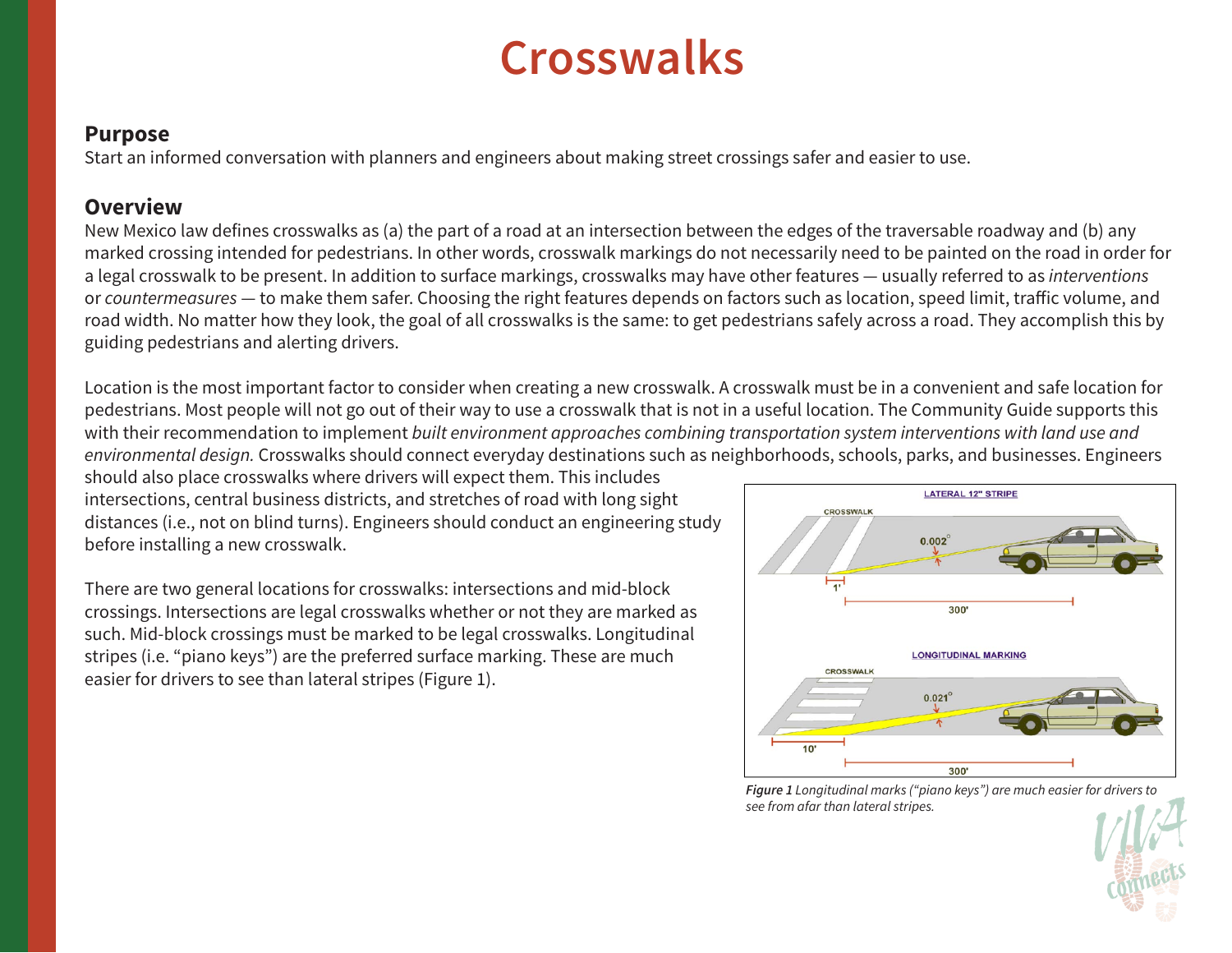An advanced yield line (i.e. "shark teeth") or advanced stop line makes a crosswalk even safer by alerting drivers to slow down or stop well before the actual crosswalk (Figure 2).

The faster a person is driving, the less they are paying attention to their surroundings. The Federal Highway Administration (FHWA) recommends that any crosswalk on a road with a 40 MPH or greater speed limit have more than just surface markings to indicate its presence. A pedestrian hit by a car at 40 MPH has an 85% chance of dying. One type of treatment to make crosswalks safer is signage to alert drivers of upcoming crosswalks. This includes stop signs, yield signs, or pedestrian signs. The signs could also incorporate embedded lighting or flashing beacons (Figure 3).

The shorter and wider a crosswalk, the safer it is. A pedestrian crossing a long crosswalk is exposed to oncoming traffic for a greater amount of time. To prevent long crossings on wide roads, engineers may use a raised median or pedestrian island to break a long crossing into multiple short crossings. Pedestrians have a safe place to pause if they are unable to cross the entire road at once. The FHWA recommends using a raised median or pedestrian island for any crossing on a busy road with four or more lanes of traffic. Such medians reduce crashes by as much as 40%. Installing an angled cut through the median makes the crossing even safer because it requires pedestrians to face oncoming traffic before continuing (Figure 4).



*Figure 2 An advanced yield line ("shark teeth") and yield sign alert drivers to the upcoming crosswalk and encourage them to slow down.*









*Figure 4 Crosswalk with a pedestrian island that features an angled cut-through. The island gives pedestrians a safe place to wait if they are not able to cross the entire road between cars. The angled cut-through forces pedestrians to turn slightly and look to oncoming traffic. This crosswalk also has yield signs to make the crossing even more obvious to drivers.*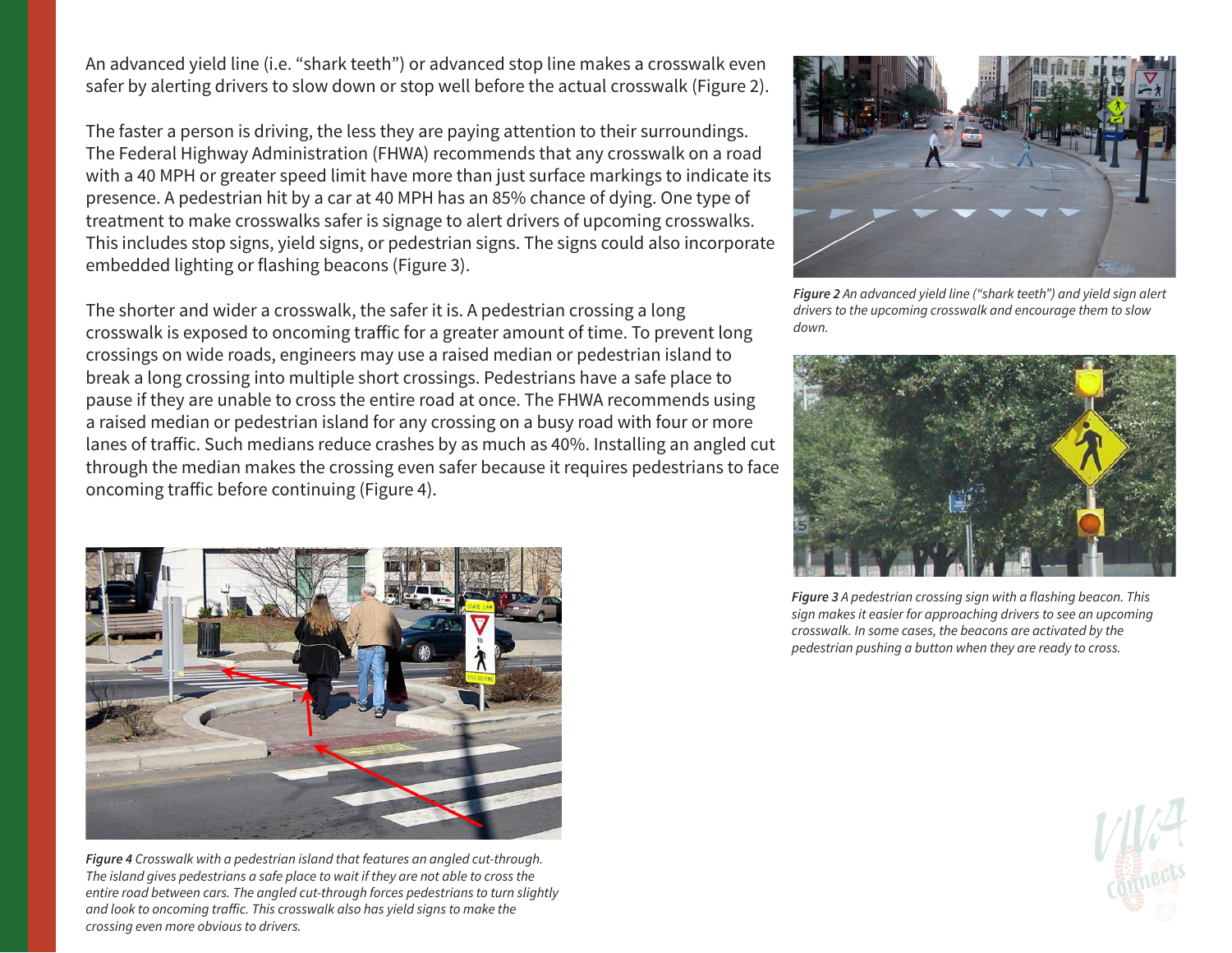Raising crosswalks is another way to make them safer (Figure 5). A raised crosswalk is a crosswalk that sits on top of a wide speed bump. This makes pedestrians easier for drivers to see. Raised crosswalks, like speed bumps, are most appropriate on streets with low speed limits.

Crosswalks should be illuminated whenever possible. As many as half of pedestrian crashes occur at night. That's a large proportion, considering that both pedestrians and drivers spend much more time on the road during daylight hours. Lighting can reduce the odds of pedestrian fatalities by more than 50% (Figure 6). There are options for low cost, solar powered lights. There are also lights designed to reduce glare, limiting light pollution and conserving the dark skies of rural New Mexico.

These are just some of the interventions that planners and engineers will consider when creating or upgrading a crosswalk. They may combine interventions to come up with the safest possible crosswalk for a given location.



*Figure 5 A Federal Highway Administration survey found that raised crosswalks increase pedestrian visibility and the likelihood that a driver yields to pedestrians, especially when combined with a flashing overhead light.*



*Figure 6 Older crosswalk lighting places lights directly above the crosswalk (left). Recent research has shown that pedestrians are easier for drivers to see when lights shine down directly in front of the crosswalk instead.*

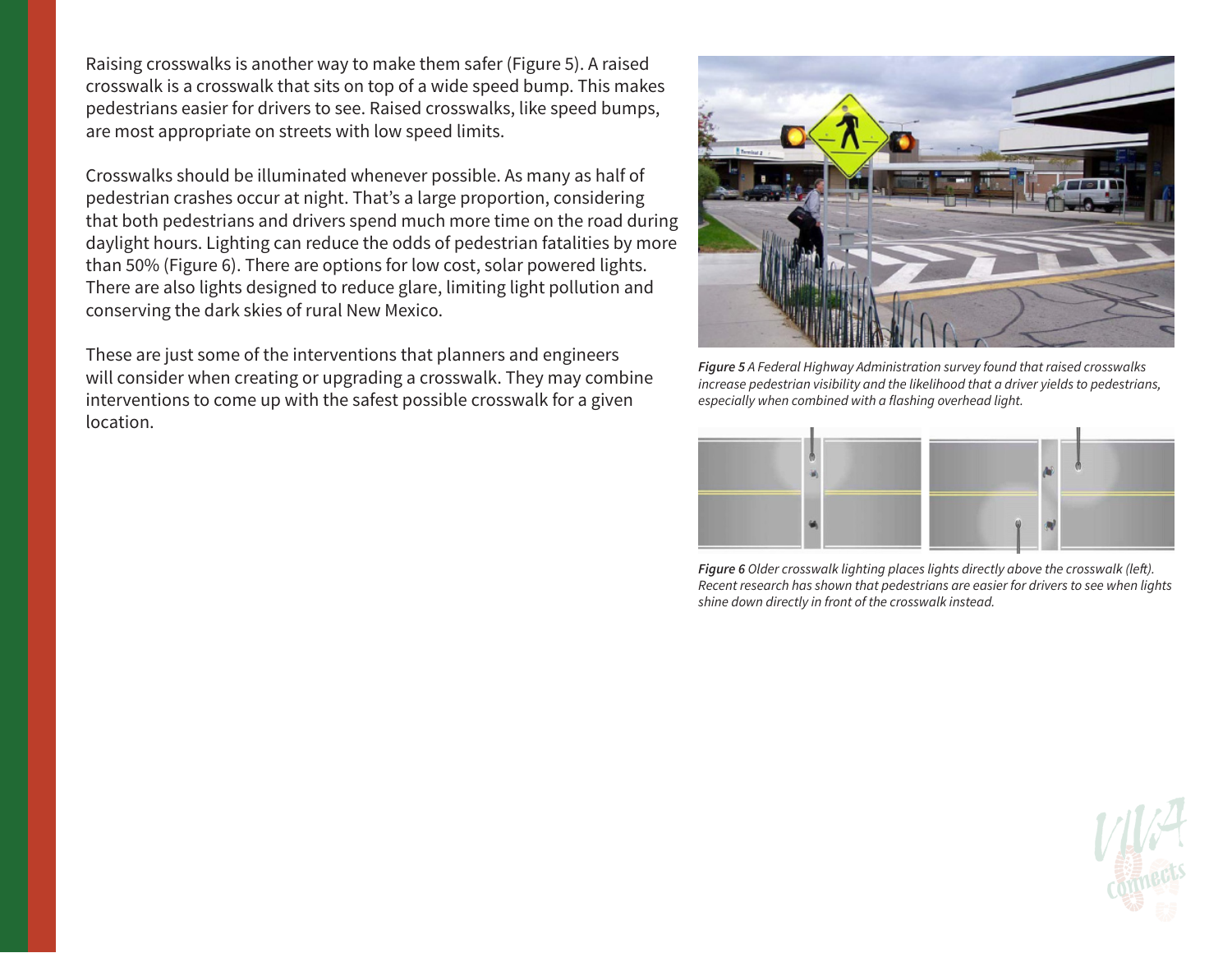### **Steps**

Knowing whom to contact about fixing or installing a crosswalk depends on the agency responsible for the road. The state, counties, and towns are each responsible for different roads. If the road belongs to the state, contact the district engineer that covers your area. The New Mexico Department of Transportation divides the state into six transportation districts (see Resources on the next page). Each district has a district engineer and assistant district engineers. These are the individuals responsible for building and maintaining crosswalks on state roads. They will conduct a study to determine which treatments are best suited to a particular crosswalk. If the road belongs to the county or town, contact the appropriate planning or public works department. If you're unsure which agency is responsible, ask someone from your Regional Transportation Planning Organization (RTPO). Your RTPO or local government may also be able to conduct a road safety audit. A road safety audit is a formal evaluation of a road or intersection.

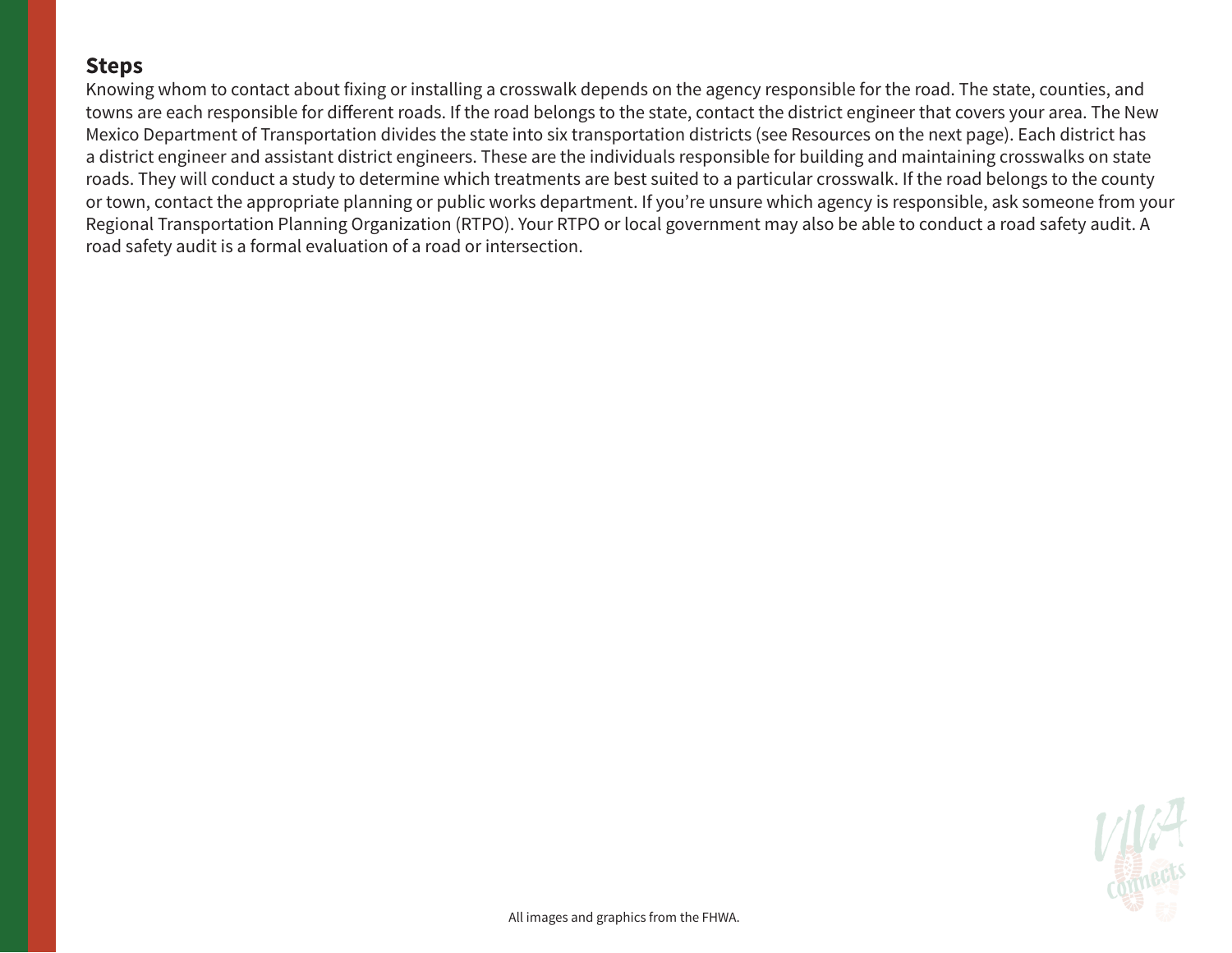#### **Resources**

- [Field Guide for Selecting Countermeasures at Uncontrolled Pedestrian Crossing Locations](https://safety.fhwa.dot.gov/ped_bike/step/docs/pocket_version.pdf)
- [Guide for Improving Pedestrian Safety at Uncontrolled Crossing Locations](https://www.fhwa.dot.gov/innovation/everydaycounts/edc_4/guide_to_improve_uncontrolled_crossings.pdf)
- [New Mexico Transportation District Engineers & Information](http://dot.state.nm.us/content/nmdot/en/Districts.html)
- [Pedestrian Safety \(NMSU Police\)](https://www.nmsupolice.com/pedestrian-safety-2/)
- [Safe Routes to School Guide: Marking and Signing Crosswalks](http://guide.saferoutesinfo.org/engineering/marked_crosswalks.cfm)
- [Safety Effects of Marked Versus Unmarked Crosswalks at Uncontrolled Locations](https://www.fhwa.dot.gov/publications/research/safety/04100/04100.pdf)
- [Small Town and Rural Multimodal Networks](https://www.fhwa.dot.gov/environment/bicycle_pedestrian/publications/small_towns/)